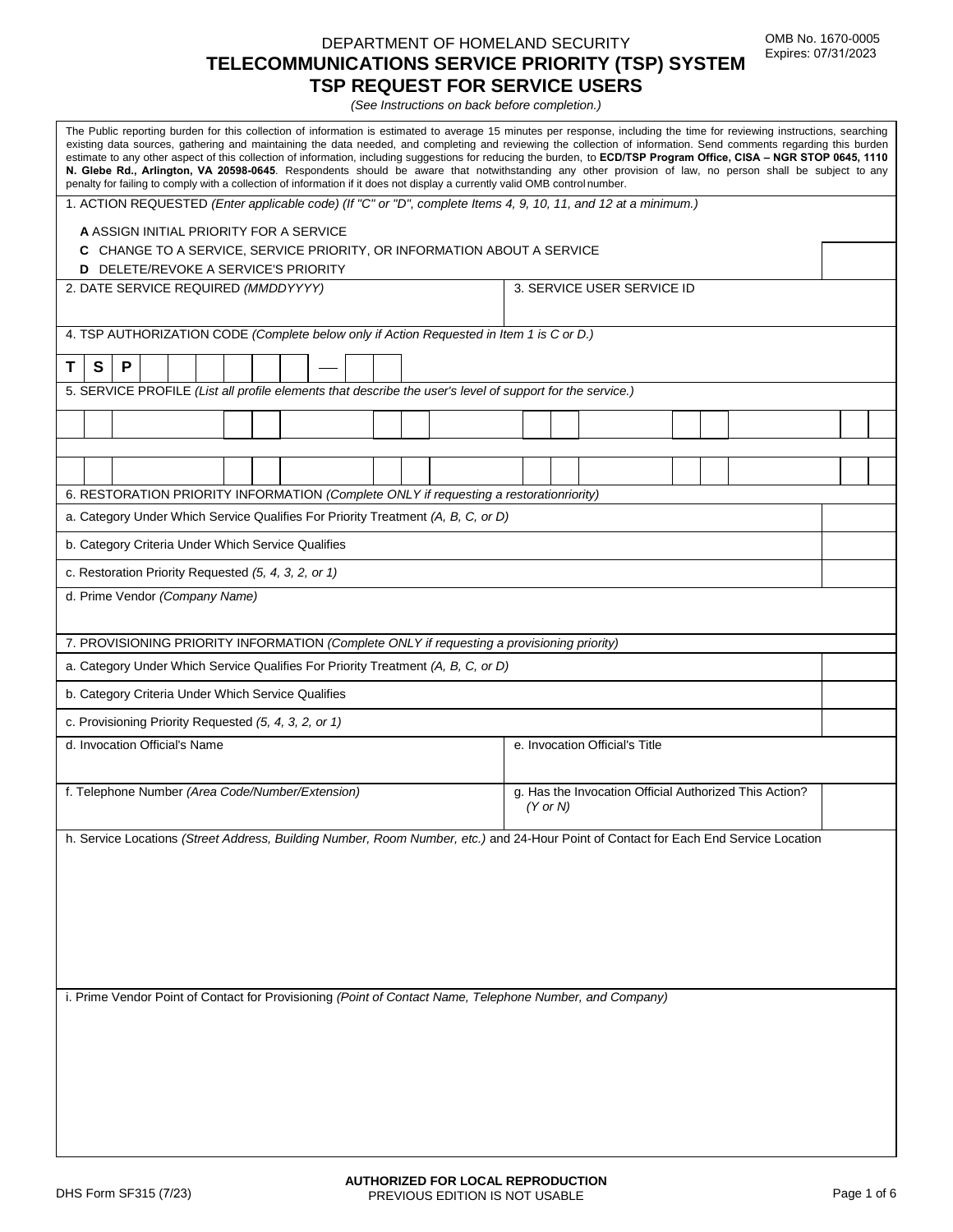| 8. SUPPLEMENTAL INFORMATION (Provide: (1) circuit specification(s) for provisioning priority only; (2) justification for requested priority level if<br>higher than qualified for; or (3) justification for disapproval or priority level change in sponsorship disposition field (12e).)                                            |                                                                                                 |                                                    |
|--------------------------------------------------------------------------------------------------------------------------------------------------------------------------------------------------------------------------------------------------------------------------------------------------------------------------------------|-------------------------------------------------------------------------------------------------|----------------------------------------------------|
|                                                                                                                                                                                                                                                                                                                                      |                                                                                                 |                                                    |
| 9. SERVICE USER (Enter applicable code)                                                                                                                                                                                                                                                                                              |                                                                                                 |                                                    |
| A FEDERAL GOVERNMENT<br><b>B STATE GOVERNMENT</b>                                                                                                                                                                                                                                                                                    | C LOCAL GOVERNMENT<br>D PRIVATE SECTOR                                                          | E FOREIGN GOVERNMENT<br>G U.S. MILITARY<br>F OTHER |
| 10. SERVICE USER ORGANIZATION (If Federal Dept/Agency, provide FIPS Code)                                                                                                                                                                                                                                                            |                                                                                                 |                                                    |
| 11. SERVICE USER POINT-OF-CONTACT (For correspondence regarding this service)                                                                                                                                                                                                                                                        |                                                                                                 |                                                    |
| a. Name and Title                                                                                                                                                                                                                                                                                                                    |                                                                                                 | b. Organization                                    |
| c. (1) Mailing Address                                                                                                                                                                                                                                                                                                               |                                                                                                 | $(2)$ City<br>$(3)$ State<br>(4) Zip Code          |
| d. Telephone Number (Area Code/Number/Extension)                                                                                                                                                                                                                                                                                     |                                                                                                 | e. Facsimile Number (Area Code/Number/Extension)   |
| f. 24-Hour Telephone Number (Area Code/Number/Extension)                                                                                                                                                                                                                                                                             |                                                                                                 | g. Electronic Mailing Address                      |
| h. Signature and Date: I confirm this is a National Security and Emergency Preparedness (NS/EP) service.                                                                                                                                                                                                                             |                                                                                                 |                                                    |
| 12. SPONSORSHIP INFORMATION FOR NON-FEDERAL SERVICE (To be completed by sponsor)                                                                                                                                                                                                                                                     |                                                                                                 |                                                    |
| a. Federal Sponsoring Agency and FIPS Code                                                                                                                                                                                                                                                                                           |                                                                                                 | b. Sponsor Name                                    |
| c. Sponsor Title                                                                                                                                                                                                                                                                                                                     |                                                                                                 | d. Telephone Number (Area Code/Number/Extension)   |
| e. Recommended Disposition (X one of the following boxes)                                                                                                                                                                                                                                                                            |                                                                                                 |                                                    |
| <b>APPROVE</b>                                                                                                                                                                                                                                                                                                                       | <b>DISAPPROVE</b>                                                                               | APPROVE WITH PRIORITY LEVEL CHANGE                 |
| f. Sponsor Signature and Date: I confirm this is a National Security and Emergency Preparedness (NS/EP) service.                                                                                                                                                                                                                     |                                                                                                 |                                                    |
| Non-Federal users: send form to your Federal Government sponsor.<br>Federal users or sponsors: send completed form to:                                                                                                                                                                                                               |                                                                                                 |                                                    |
|                                                                                                                                                                                                                                                                                                                                      | ECD/TSP Program Office<br>CISA - NGR STOP 0645<br>1110 N. Glebe Rd.<br>Arlington, VA 20598-0645 | Submit via Email: tsp@hq.dhs.gov                   |
|                                                                                                                                                                                                                                                                                                                                      |                                                                                                 |                                                    |
| <b>Privacy Act Notice</b><br>Authority: This information collection is authorized by 5 U.S.C. §301 and 44 U.S.C. §3101.                                                                                                                                                                                                              |                                                                                                 |                                                    |
| Purpose: DHS will use this information to provide Telecommunications Service Priority (TSP) users and vendors with information<br>relating to TSP requests and to resolve specific cases of customer service.                                                                                                                        |                                                                                                 |                                                    |
| Routine Uses: The information collected may be disclosed as generally permitted under 5 U.S.C. § 552a(b) of the Privacy Act of<br>1974, as amended. This includes using the information, as necessary and authorized by the routine uses published in DHS/ALL 002<br>Department of Homeland Security Mailing and Other Lists System. |                                                                                                 |                                                    |
| Disclosure: Furnishing this information is voluntary; however, failure to furnish the requested information may delay or prevent your<br>registration or verification for continued use of service.                                                                                                                                  |                                                                                                 |                                                    |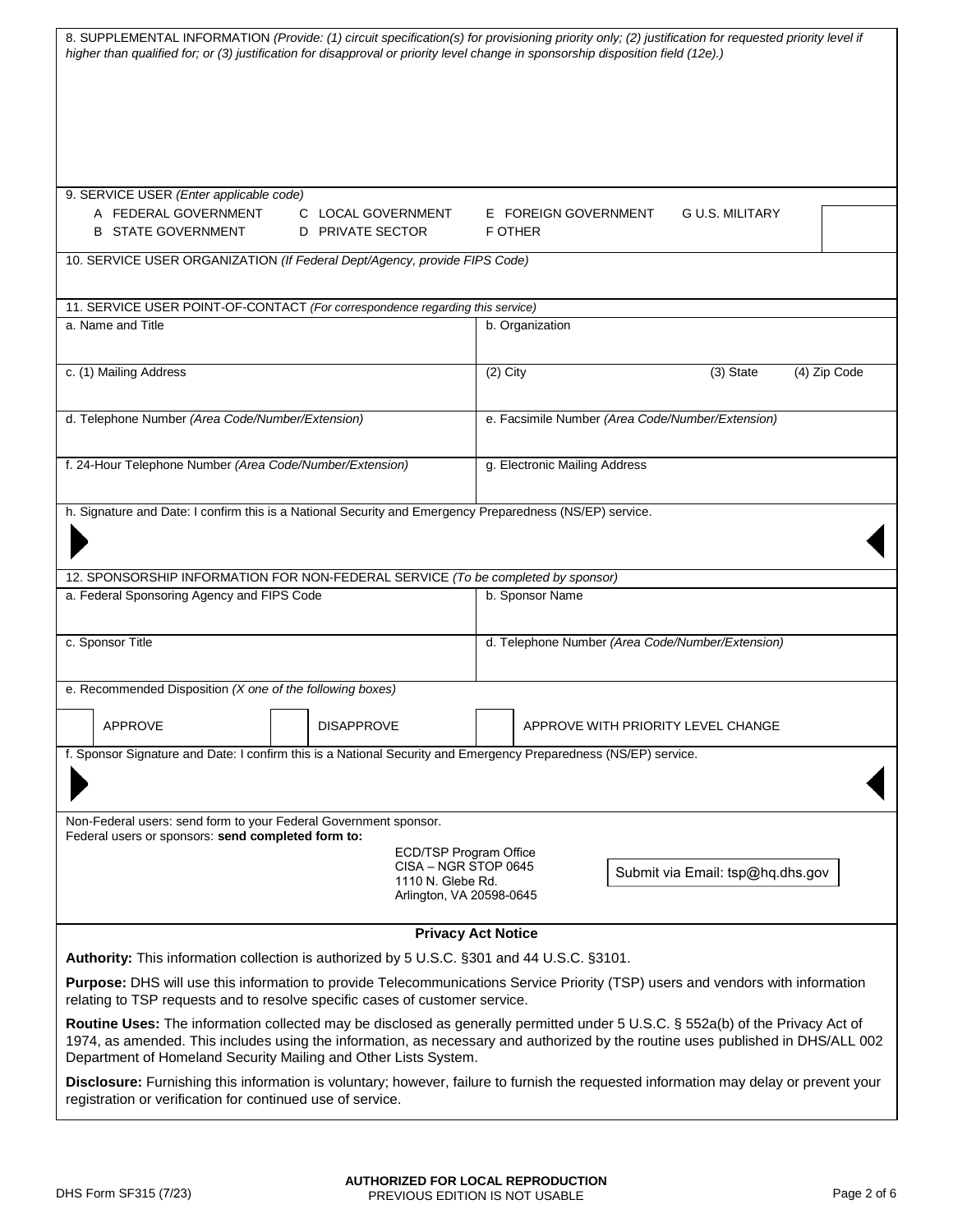#### **INSTRUCTIONS FOR TELECOMMUNICATIONS SERVICE PRIORITY (TSP) SYSTEM TSP REQUEST FOR SERVICE USERS**

Complete this form to request Telecommunication Service Priority provisioning or restoration for your organization's critical circuits.

- **For Non-Federal Service Request, complete Items 1-11 and send to your Federal Sponsor for final submission.**
- **Item 1: Action Requested:** Enter the code for the type of action being requested.
- **Item 2: Date Service Required:** Enter the date required for the service.
- **Item 3: Service User Service ID:** Enter the unique identifier associated with the circuit.
- **Item 4: TSP Authorization Code:** Complete if requesting Changing or Revoking Service. Enter previous TSP Authorization Code issued.
- **Item 5: Service Profile:** List the category codes for all profile elements that describe the level of support for the service. See category codes and criteria in the supplement instructions section.
- **Item 6: Restoration Priority Information:** Complete only if requesting restoration services. See category codes and criteria in the supplemental instructions section.
- **Item 7: Provisioning Priority Information:** Complete only if requesting provisioning priority. See category codes and criteria in the supplemental instructions section.
- **Item 8: Supplemental Information:** Provide circuit specifications (if requesting provisioning priority), provide a justification for the requested priority level or change in priority level.
- **Item 9: Service User:** Enter the code that best classifies your organization.
- **Item 10: Service User Organization:** Enter your organization's name. For Federal Agencies, enter your FIPS code.
- **Item 11: Service User Point-of-Contact:** Enter your organization's information and name and contact information for a point of contact within your organization.
- **Item 12: Sponsorship Information for Non-Federal Service:** Enter your Agency Name, the individual Sponsor's name and contact information, and Agency recommendation. **Item 12 to be completed by a Federal Agency only.**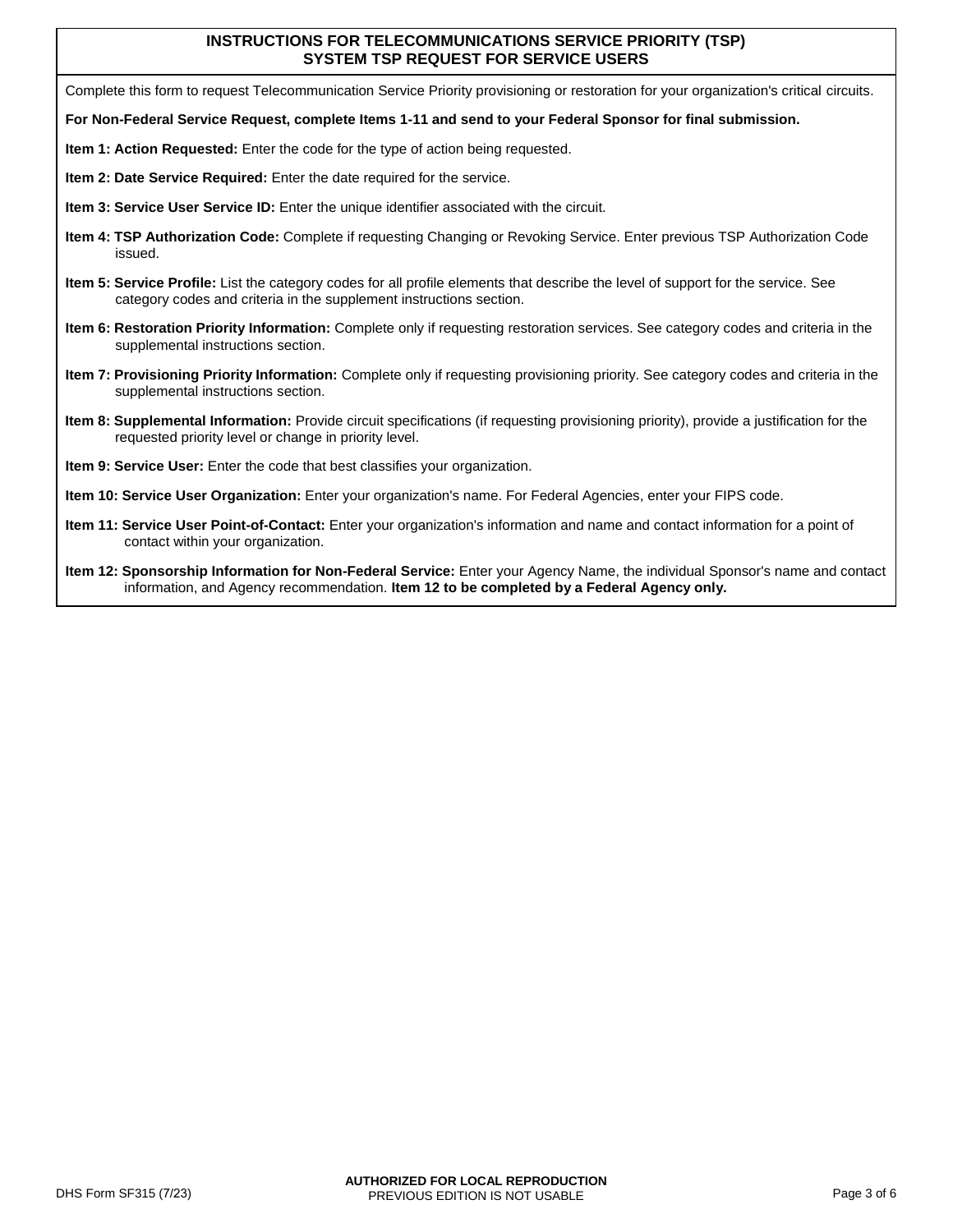# **SUPPLEMENTAL INSTRUCTIONS**

#### **Category Codes and Criteria for Service Profile (Item 5 codes):**

#### **SERVICE PROFILE ELEMENTS INFORMATION**

For RESTORATION only: Use the information below to identify the elements that apply to your service, and enter the symbols (e.g., A1) in Item 5.

- [A1] On-site, on-call, or contractual maintenance support of CPE is consistent with restoration response expected of vendor
- [A2] Spare CPE is available to backup primary equipment
- [B1] On-site, on-call, or contractual maintenance support of CPW is consistent with restoration response expected of vendor
- [C1] User facility operates 24 hours/day or is in hot-standby status
- [D1] Capability is available 24 hours/day to isolate problems or test service
- [D2] Alarms are installed that automatically signal service loss and alert personnel
- [E1] Requested service will undergo periodic testing to determine quality and reliability
- [F1] Requested service is the primary or most important service between service points
- [F2] Service provides route diversity for another TSP service
- [G1] User will provide site access 24 hours/day
- [G2] User will provide site access at a prearranged time
- [G3] User will provide site access by the next business day.

For **PROVISIONING** only: Use the information below to identify the elements that apply to your service, and enter the symbols (e.g., A3) in Item 5.

- [A3] CPE available by the service requirement date
- [B2] CPW available by the service requirement date
- [C1] User facility operates 24 hours/day or is in hot-standby status
- [D1] Capability available 24 hours/day to isolate problems/test service
- [D2] Alarms installed to automatically signal service loss and alert personnel
- [F1] A telecommunications path exists between service points providing most important service between points
- [F2] Service provides route diversity for another TSP service
- [G1] Ability to provide facility/site/access 24 hours/day
- [G2] Ability to provide facility/site/access at a prearranged time
- [G3] Ability to provide facility/site/access by the next business day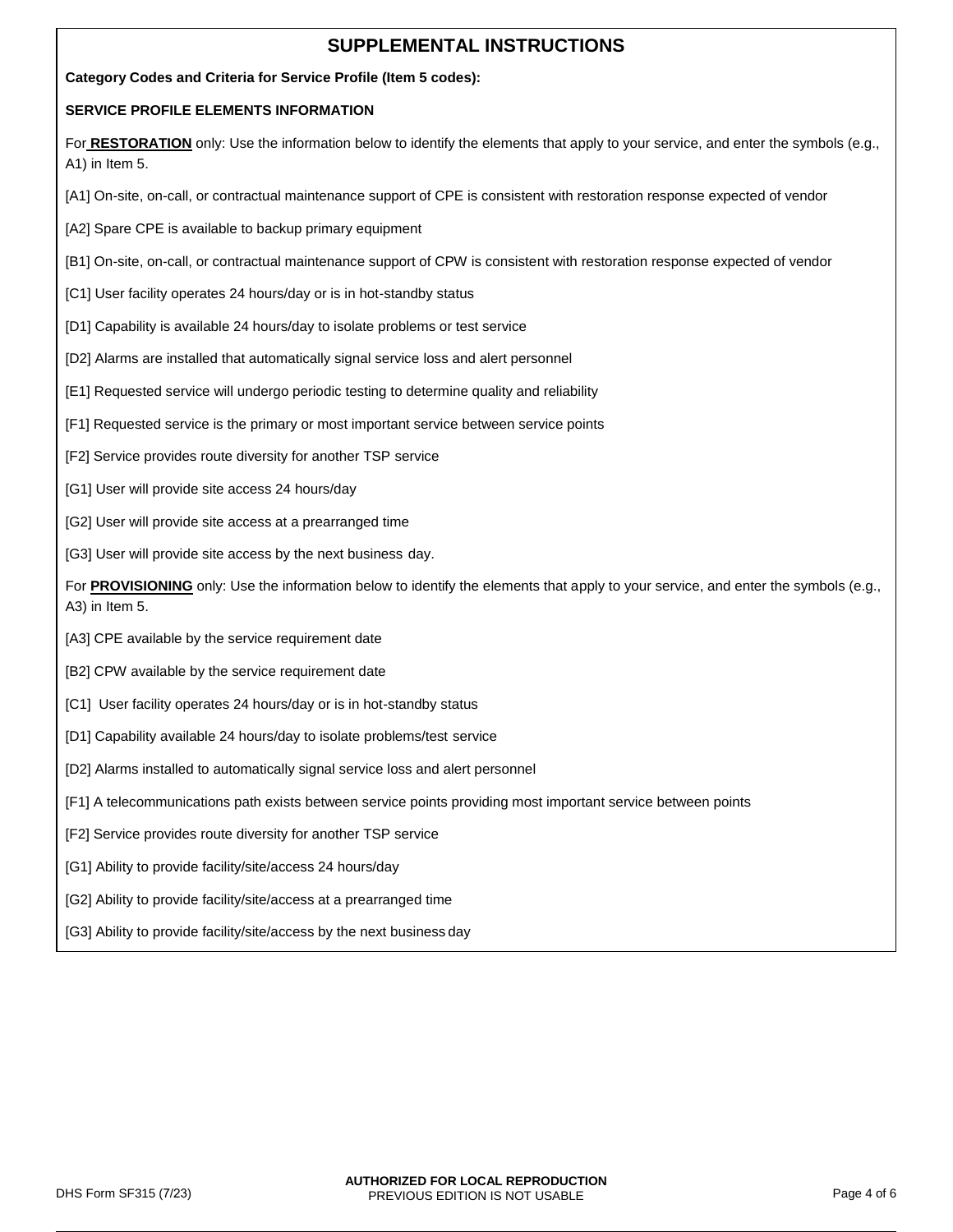## **ESSENTIAL SERVICE CRITERIA for Categories A thru D and EMERGENCY SERVICE CRITERIA for Category E**

**Category Codes and Criteria for Restoration and Provisioning Priority (Item 6 and Item 7 codes):** 

**Category A:** National Security Leadership (Restoration/Provisioning Levels 1-5):

- [1] Critical orderwire or control service supporting other NS/EP functions
- [2] Presidential communications service critical to continuity of government and national leadership during crisis situations
- [3] National Command Authority communications service for military command and control critical to national survival
- [4] Intelligence communications critical to warning of potential catastrophic attack
- [5] Communications service supporting the conduct of diplomatic negotiations critical to arresting or limiting hostilities.

**Category B:** National Security Posture & U.S. Population Attack Warning (Levels 2-5):

- [1] Threat assessment and attack warning
- [2] Conduct of diplomacy
- [3] Collection. processing, and dissemination of intelligence
- [4] Command and control of military forces
- [5] Military mobilization
- [6] Continuity of Federal Government before, during, and after crisis situations
- [7] Continuity of State and local government functions supporting the Federal Government during and after national emergencies
- [8] Recovery of critical national functions after crisis situations
- [9] National space operations.

**Category C:** Public Health, Safety & Maintenance of Law & Order (Levels 3-5):

- [0] Transportation to accomplish the following NS/EP functions:
- [1] Population warning (other than attack warning)
- [2] Law Enforcement
- [3] Continuity of critical State and local government functions (other than support of the Federal Government during and after national emergencies)
- [4] Hospitals and distribution of medical services
- [5] Critical logistic functions and public utility services
- [6] Civil air traffic control
- [7] Military assistance to civil authorities
- [8] Defense and protection of critical industrial facilities
- [9] Critical weather services.